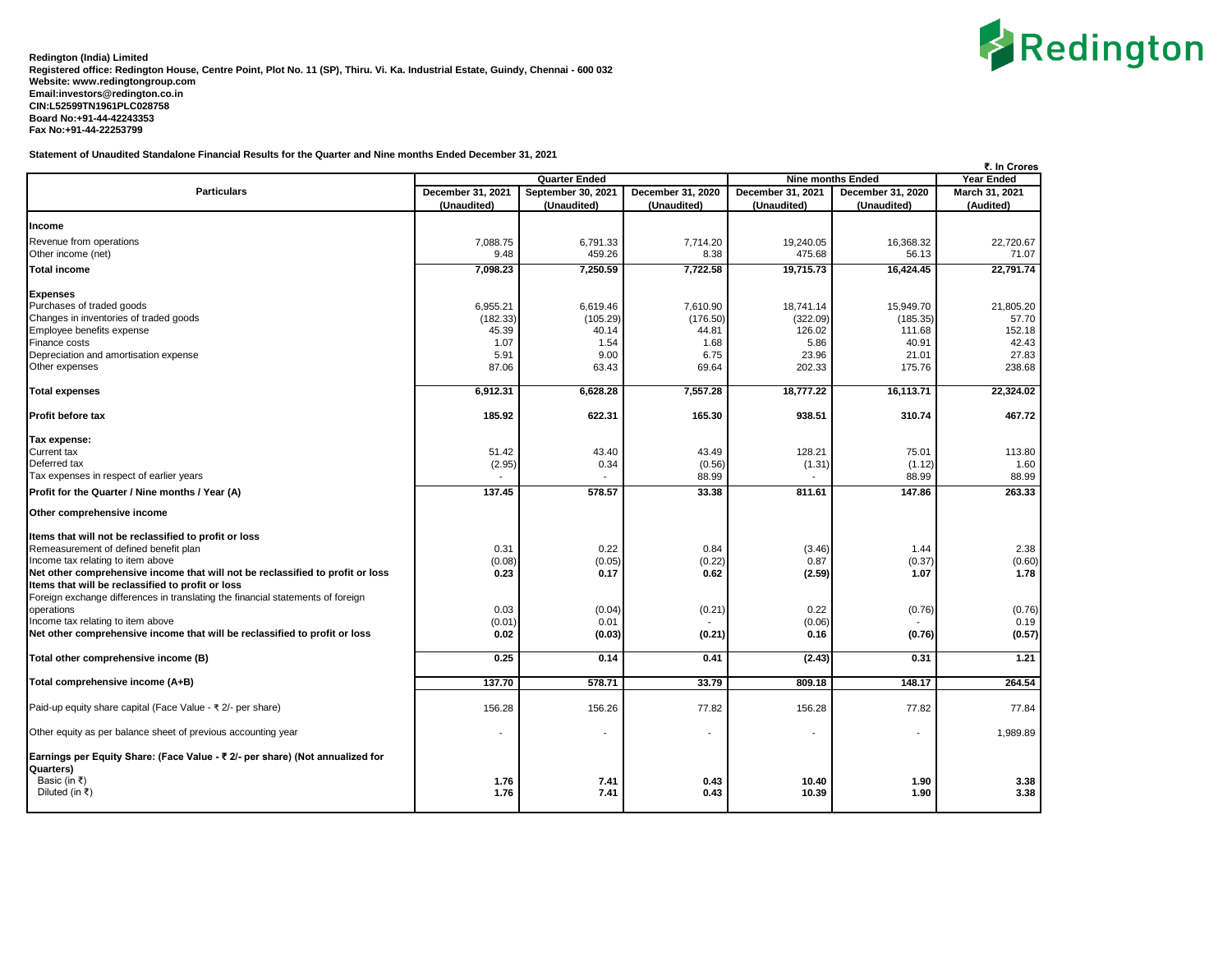

**Statement of Unaudited Consolidated Financial Results for the Quarter and Nine months Ended December 31, 2021**

|                                                                                 |                          |                                   |                          |                                  |                   | ₹. In Crores    |
|---------------------------------------------------------------------------------|--------------------------|-----------------------------------|--------------------------|----------------------------------|-------------------|-----------------|
|                                                                                 |                          | <b>Quarter Ended</b>              | <b>Nine months Ended</b> | Year Ended                       |                   |                 |
| <b>Particulars</b>                                                              | December 31, 2021        |                                   | December 31, 2020        |                                  | December 31, 2020 | March 31, 2021  |
|                                                                                 | (Unaudited)              | September 30, 2021<br>(Unaudited) | (Unaudited)              | December 31, 2021<br>(Unaudited) | (Unaudited)       | (Audited)       |
|                                                                                 |                          |                                   | (refer note 6)           |                                  | (refer note 6)    | (refer note 6)  |
|                                                                                 |                          |                                   |                          |                                  |                   |                 |
| Income                                                                          |                          |                                   |                          |                                  |                   |                 |
| Revenue from operations                                                         | 16,600.74                | 15,287.46                         | 16,980.84                | 45,342.25                        | 41,441.92         | 56,945.86       |
| Other income (net)                                                              | 19.07                    | 25.86                             | 22.34                    | 64.88                            | 69.30             | 95.73           |
| <b>Total income</b>                                                             | 16,619.81                | 15,313.32                         | 17,003.18                | 45,407.13                        | 41,511.22         | 57,041.59       |
|                                                                                 |                          |                                   |                          |                                  |                   |                 |
| <b>Expenses</b>                                                                 |                          |                                   |                          |                                  |                   |                 |
| Purchases of traded goods                                                       | 16,153.49                | 14,298.19                         | 16,406.14                | 43,249.37                        | 38,650.30         | 53,110.66       |
| Changes in inventories of traded goods                                          | (585.98)                 | 95.81                             | (366.12)                 | (635.33)                         | 573.78            | 690.31          |
| Employee benefits expense                                                       | 228.64                   | 209.55                            | 254.03                   | 647.67                           | 624.50            | 831.98          |
| Finance costs                                                                   | 23.85                    | 30.66                             | 31.15                    | 82.51                            | 125.94            | 156.44          |
| Depreciation and amortisation expense                                           | 33.74                    | 36.08                             | 37.37                    | 104.69                           | 111.99            | 148.20          |
| Other expenses                                                                  | 279.34                   | 252.30                            | 262.68                   | 779.40                           | 675.06            | 969.53          |
|                                                                                 |                          |                                   |                          |                                  |                   |                 |
| <b>Total expenses</b>                                                           | 16,133.08                | 14,922.59                         | 16,625.25                | 44,228.31                        | 40,761.57         | 55,907.12       |
|                                                                                 |                          |                                   |                          |                                  |                   |                 |
| Profit before exceptional item and tax                                          | 486.73                   | 390.73                            | 377.93                   | 1,178.82                         | 749.65            | 1,134.47        |
|                                                                                 |                          |                                   |                          |                                  |                   |                 |
| <b>Exceptional item</b>                                                         |                          |                                   |                          |                                  |                   |                 |
| Impairment of goodwill and other intangibles                                    | $\overline{\phantom{a}}$ |                                   | 6.34                     |                                  | 6.34              | 6.34            |
|                                                                                 |                          |                                   |                          |                                  |                   |                 |
| <b>Profit before tax</b>                                                        | 486.73                   | 390.73                            | 371.59                   | 1,178.82                         | 743.31            | 1,128.13        |
|                                                                                 |                          |                                   |                          |                                  |                   |                 |
| Tax expense:                                                                    |                          |                                   |                          |                                  |                   |                 |
| Current tax<br>Deferred tax                                                     | 85.74<br>3.93            | 68.95                             | 93.99                    | 221.01                           | 183.01            | 255.42          |
| Tax expenses in respect of earlier years                                        |                          | (1.31)                            | (15.61)                  | (1.49)                           | (14.41)           | (4.78)          |
| Profit for the Quarter / Nine months / Year (A)                                 |                          |                                   | 88.99                    | 959.30                           | 88.99             | 88.99<br>788.50 |
|                                                                                 | 397.06                   | 323.09                            | 204.22                   |                                  | 485.72            |                 |
| Other comprehensive income                                                      |                          |                                   |                          |                                  |                   |                 |
|                                                                                 |                          |                                   |                          |                                  |                   |                 |
| Items that will not be reclassified to profit or loss                           |                          |                                   |                          |                                  |                   |                 |
| Remeasurement of defined benefit plan                                           | 0.41                     | (0.04)                            | 1.31                     | (3.17)                           | 2.09              | 1.71            |
| Income tax relating to item above                                               | (0.11)                   | 0.02                              | (0.33)                   | 0.80                             | (0.53)            | (0.65)          |
| Net other comprehensive income that will not be reclassified to profit or loss  | 0.30                     | (0.02)                            | 0.98                     | (2.37)                           | 1.56              | 1.06            |
| Items that will be reclassified to profit or loss                               |                          |                                   |                          |                                  |                   |                 |
| Foreign exchange differences in translating the financial statements of foreign |                          |                                   |                          |                                  |                   |                 |
| operations                                                                      | (99.90)                  | (38.25)                           | (27.59)                  | (79.13)                          | (143.45)          | (165.23)        |
| Income tax relating to item above                                               | (0.01)                   | 0.01                              |                          | (0.06)                           |                   | 0.19            |
| Net other comprehensive income that will be reclassified to profit or loss      | (99.91)                  | (38.24)                           | (27.59)                  | (79.19)                          | (143.45)          | (165.04)        |
|                                                                                 |                          |                                   |                          |                                  |                   |                 |
| Total other comprehensive income (B)                                            | (99.61)                  | (38.26)                           | (26.61)                  | (81.56)                          | (141.89)          | (163.98)        |
|                                                                                 |                          |                                   |                          |                                  |                   |                 |
| Total comprehensive income (A+B)                                                | 297.45                   | 284.83                            | 177.61                   | 877.74                           | 343.83            | 624.52          |
|                                                                                 |                          |                                   |                          |                                  |                   |                 |
| Profit for the Quarter / Nine months / Year attributable to the :-              |                          |                                   |                          |                                  |                   |                 |
| Shareholders of the Company                                                     | 388.07                   | 307.20                            | 191.58                   | 931.94                           | 456.41            | 758.28          |
| Non-Controlling Interests                                                       | 8.99                     | 15.89                             | 12.64                    | 27.36                            | 29.31             | 30.22           |
|                                                                                 |                          |                                   |                          |                                  |                   |                 |
| Total Comprehensive Income for the Quarter / Nine months / Year attributable to |                          |                                   |                          |                                  |                   |                 |
| the :-                                                                          |                          |                                   |                          |                                  |                   |                 |
| Shareholders of the Company                                                     | 341.34                   | 285.78                            | 161.94                   | 917.24                           | 336.72            | 626.03          |
| Non-Controlling Interests                                                       | (43.89)                  | (0.95)                            | 15.67                    | (39.50)                          | 7.11              | (1.51)          |
|                                                                                 |                          |                                   |                          |                                  |                   |                 |
| Paid-up equity share capital (Face Value - ₹ 2/- per share)                     | 156.28                   | 156.26                            | 77.82                    | 156.28                           | 77.82             | 77.84           |
|                                                                                 |                          |                                   |                          |                                  |                   |                 |
| Other equity as per balance sheet of previous accounting year                   |                          |                                   |                          |                                  |                   | 4,860.67        |
|                                                                                 |                          |                                   |                          |                                  |                   |                 |
| Earnings per Equity Share: (Face Value - ₹ 2/- per share) (Not annualized for   |                          |                                   |                          |                                  |                   |                 |
| Quarters)                                                                       |                          |                                   |                          |                                  |                   |                 |
| Basic (in ₹)                                                                    | 4.97                     | 3.93                              | 2.46                     | 11.94                            | 5.87              | 9.74            |
| Diluted (in ₹)                                                                  | 4.96                     | 3.93                              | 2.46                     | 11.94                            | 5.87              | 9.72            |
|                                                                                 |                          |                                   |                          |                                  |                   |                 |